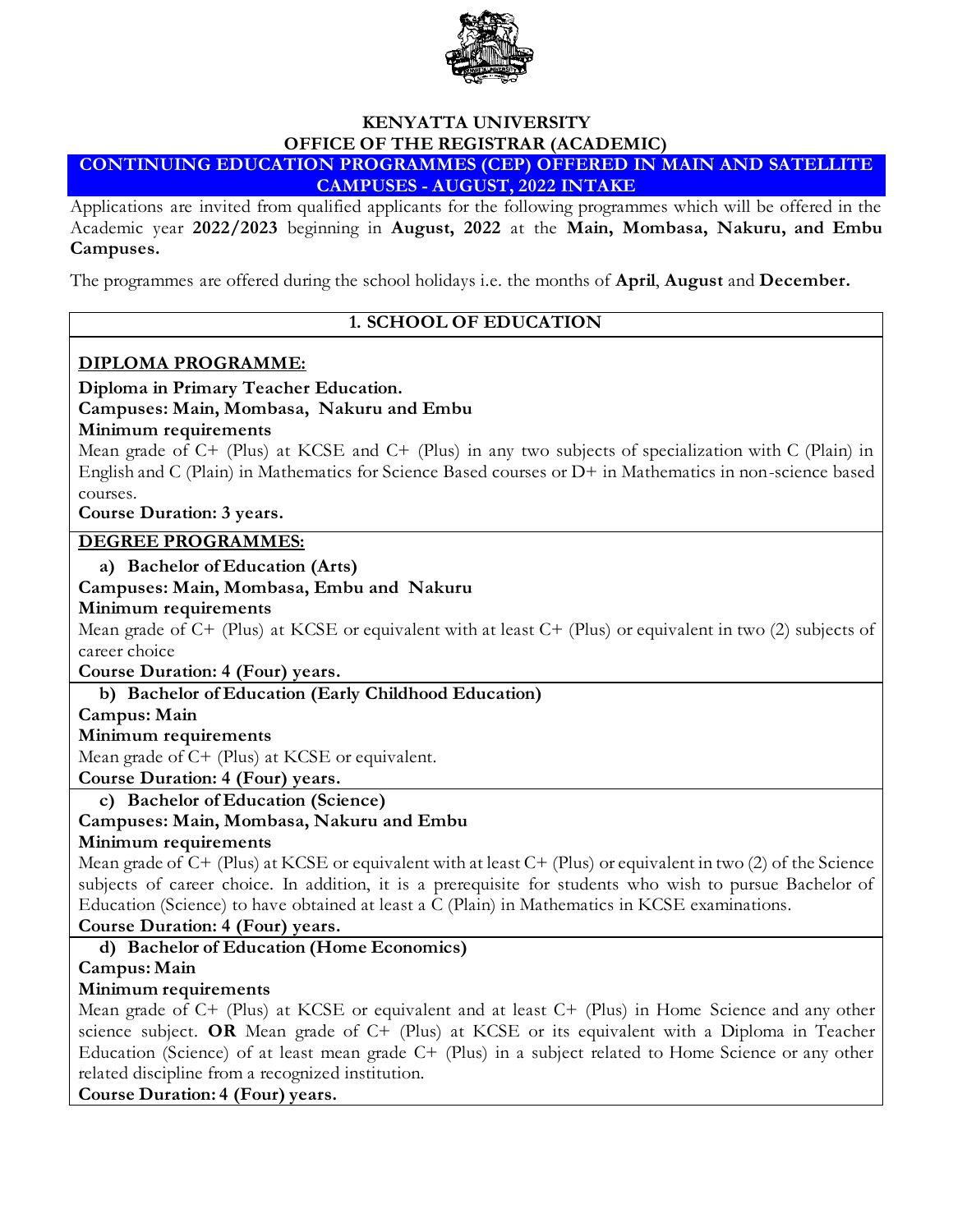## **e) Bachelor of Education (Physical Education)**

#### **Campus: Main**

#### **Minimum requirements**

Mean grade of  $C+$  (Plus) at KCSE or equivalent with  $C+$  (Plus) in two teaching subjects of choice undertaken in Secondary School. In addition, it is a prerequisite for students who wish to pursue Physical Education to have obtained at least a C (Plain) in one science subject at KCSE.

#### **Course Duration: 4 (Four) years.**

#### **f) Bachelor of Library and Information Science**

## **Campus: Main**

#### **Minimum requirements**

Mean grade of C+ (Plus) at KCSE examination or equivalent. **OR** Mean grade of C (Plain) at KCSE examination or equivalent with a Diploma in Library Science and/or information Science or Archives Administration. **OR** Mean grade of C- (Minus) at KCSE examination and progressed from certificate to Diploma at Kenyatta University or any other recognized/accredited Institutions.

#### **Course Duration: 4 (Four) years.**

**g) Bachelor of Science (Records Management and Information Technology)**

## **Campus: Main**

## **Minimum requirements**

Mean grade of C+ (Plus) at KCSE or its equivalent **OR** Mean grade of C (Plain) at KCSE or equivalent with a Diploma in Library Science or Records and Archives Management. **OR** Mean grade of C - (Minus) at KCSE and progressed from Certificate to Diploma at Kenyatta University or any other recognized/accredited institutions.

**Course Duration: 4 (Four) years.**

#### **h) Bachelor of Education (Special Needs Education)**

#### **Campus: Main**

## **Minimum requirements**

Mean grade of C+ (Plus) at KCSE or equivalent with at least C+ (plus) in two teaching subject of choice. **Course Duration: 4 (Four) years**

## **2. SCHOOL OF PUBLIC HEALTH AND APPLIED HUMAN SCIENCES.**

## **DEGREE PROGRAMMES:**

## **a) Bachelor of Science in Environmental Health**

## **Campus: Main**

## **Minimum requirements**

Mean grade of C+ (Plus) at KCSE or equivalent with at least C+ (Plus) in the following subjects: Mathematics/Physics, Chemistry/Physical Sciences, Biology/Biological Sciences, English/Kiswahili

**OR** At least a grade C (Plain) at KCSE and a Diploma with at least a Credit from a recognized institution in the following areas: Environmental Health, Environmental Studies, Water and Civil engineering, Pharmacy, Nursing, Clinical medicine, Biomedical sciences, Public Health, Community Health and Nursing, Nutrition or any other health related courses.

**OR** Those who had a C- (Minus) at KCSE and progressed from Certificate to any of the above Diplomas at Kenyatta University or any other recognized/accredited institutions.

**Course Duration: 4 years**

## **b) Bachelor of Science (Occupational Health and Safety)**

**Campus: Main**

## **Minimum requirements**

Mean grade of C+ (Plus) at KCSE or equivalent with at least C+ (Plus) in the following subjects: Mathematics/Physics, Chemistry/Physical Sciences, Biology/Biological Sciences, English/Kiswahili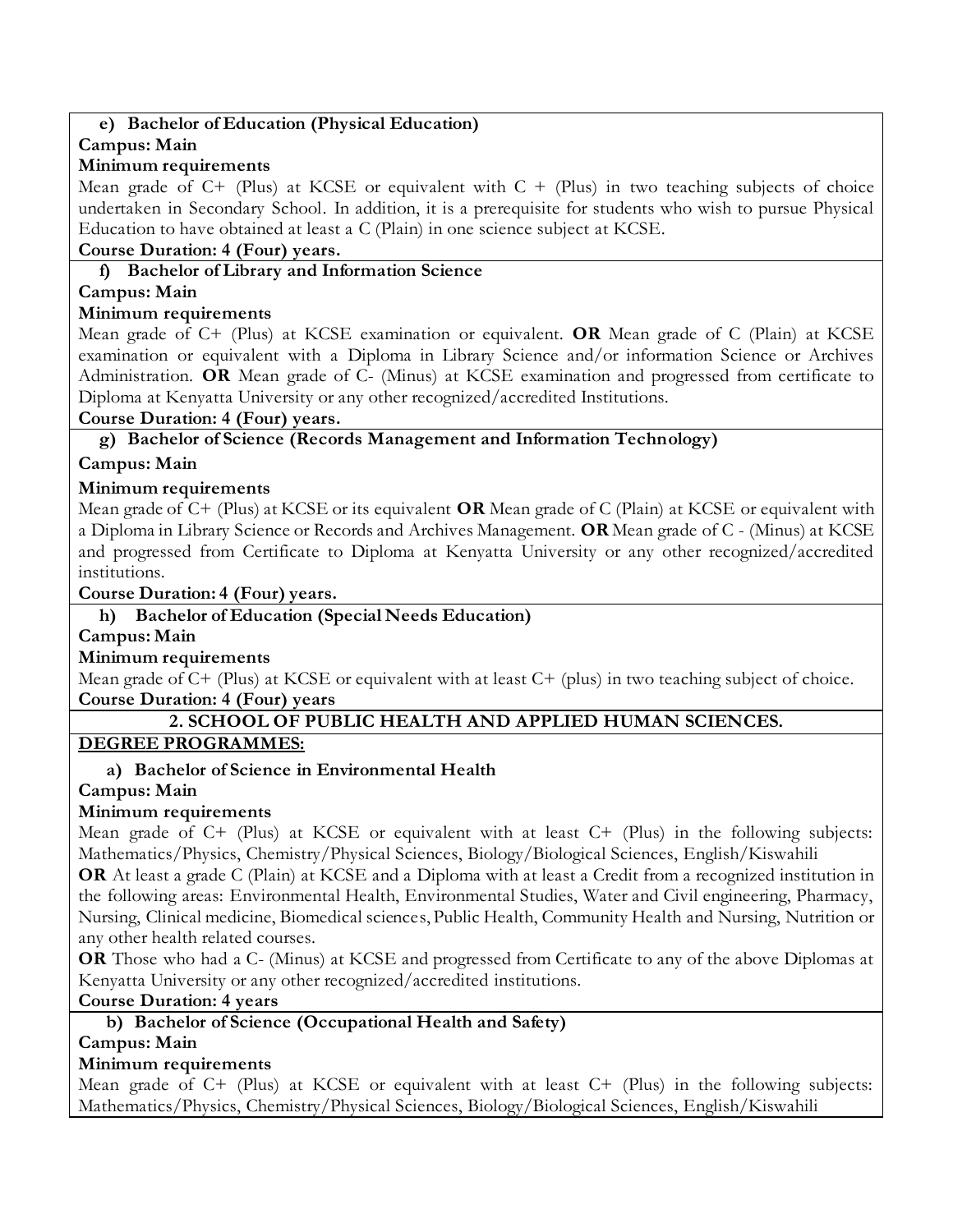**OR** At least a grade C (Plain) at KCSE and a Diploma with at least a Credit from a recognized institution in the following areas: Occupational Health & Safety, Environmental Health, Engineering, Pharmacy, Nursing, Clinical medicine, Biomedical laboratory technology, Biological Sciences, Physical Sciences, Biomedical sciences, Public Health, Community Health and Nursing, Human resource, Nutrition or any other health related courses deemed relevant to the programme.

**OR** A holder of C- (Minus) at KCSE or its equivalent and must have successfully completed and passed in a relevant Certificate and Diploma course in a relevant area from a recognized institutions

## **Course Duration: 4 years**

# **c) Bachelor of Science (Health Records and Information Management)**

# **Campus: Main**

# **Minimum requirements**

Mean grade of C+ (Plus) at KCSE or equivalent with at least C+ (Plus) in English/Kiswahili and C (Plain) in Biology/Biological Sciences and Mathematics

**OR** Mean grade C (Plain) at KCSE or Division III at EACE or equivalent with Diploma of at least Credit pass in Health Records and Information Technology from a recognized institution.

**OR** Mean grade of C–(Minus) at KCSE and progressed from Certificate to Diploma in Health Records and information Technology from recognized/accredited institution.

## **Course Duration: 4 years**

# **d) Bachelor of Science (Health Services Management)**

## **Campus: Main**

## **Minimum requirements**

Mean grade of C+ (Plus) at KCSE or equivalent with at least C+ (Plus) in English/Kiswahili, Mathematics and one (1) Science or Humanities subject.

**OR** mean grade C (Plain) at KCSE or Division III at EACE with Diploma in Health Records and Information Technology from a recognized institution with at least two years relevant post qualification experience.

## **Course Duration: 4 years**

## **e) Bachelor of Science in Health Promotion**

## **Campus: Main**

## **Minimum requirements**

Mean grade of C+ (Plus) at KCSE or equivalent with at least C+ (Plus) in the following subjects: Mathematics/ Physics, Chemistry, Biology, English/Kiswahili

**OR** mean grade C (Plain) at KCSE or Division III at KCE with a Diploma of at least a Credit from recognized institution in the following areas Health promotion, Environmental Health, Pharmacy, Nursing, Clinical Medicine, Public Health, Community Health Nutrition, Health Services Management and other related Courses.

## **Course Duration: 4 years**

## **f) Bachelor of Science (Community Resource Management)**

## **Campus: Main**

## **Minimum requirements**

Mean grade of C+ (Plus) at KCSE with C+ (Plus) in either of the following subjects: **Alternative A:** Biology or Agriculture, Geography or Home Science. **Alternative B:** Business Studies, Commerce, Accounting or any other Art-Based Subjects. **OR** Mean grade of C (Plain) at KCSE or equivalent with a Diploma of at least credit pass in Community Development or Extension related work from a recognized institution. **OR** Mean grade of C- (Minus) at KCSE and progressed from certificate to Diploma of at least credit pass in credit pass in Community Development or Extension-related work at Kenyatta University or any other recognized/accredited Institutions.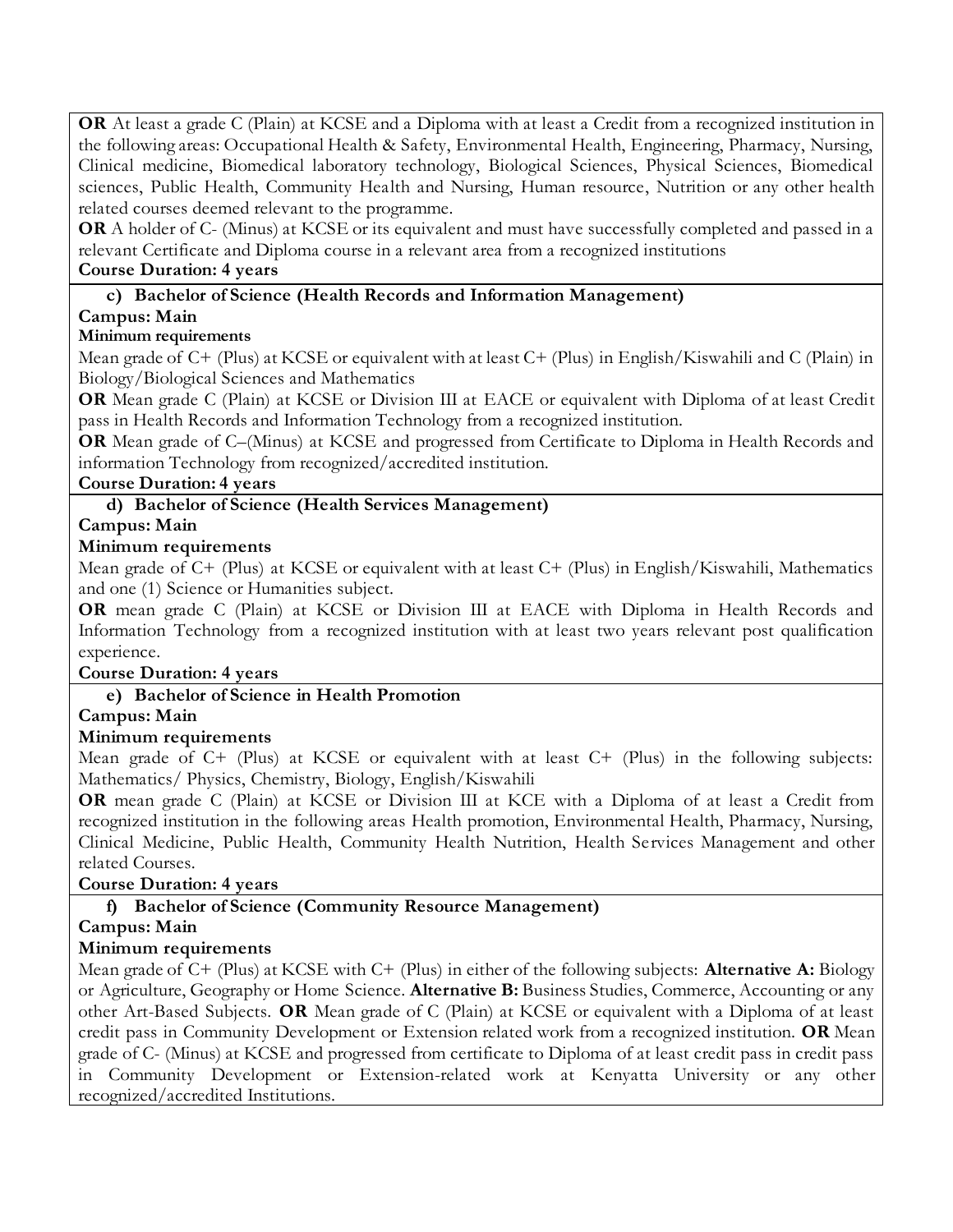#### **Course Duration: 4 years g) Bachelor of Education (Physical Education and Sports) Campus: Main Minimum requirements** Mean grade of C+ (Plus) at KCSE examination or its equivalent, with C+ (Plus) in the combining teaching subjects of choice undertaken in Secondary School. In addition, it is a prerequisite for students who want to pursue Physical Education to have obtained at least C (Plain) in at least one Science subject at KCSE. **OR** a holder of Diploma in Education with a mean grade of C (Plain) and a C (plain) in any Science subjects at KCSE can also be considered. **Course Duration: 4 years**

| <b>Undergraduate Programmes</b> | Tuition Fees range depending on the | <b>Statutory Fees</b> |              |
|---------------------------------|-------------------------------------|-----------------------|--------------|
|                                 | programme                           |                       |              |
| Art Based                       | East Africans                       | Kshs. $100,000 -$     | Kshs. 26,000 |
|                                 | 120,000                             |                       |              |
|                                 | Non-East Africans                   | Kshs. $140,000-$      |              |
|                                 | 175,000                             |                       |              |
| Science Based                   | East Africans                       | Kshs. $110,000 -$     | Kshs. 26,000 |
|                                 | 140,000                             |                       |              |
|                                 | Non-East Africans                   | Kshs. $150,000 -$     |              |
|                                 | 187,500                             |                       |              |
| Diploma                         | East Africans                       | Kshs. 72,000          | Kshs. 26,000 |
|                                 | Non-East Africans                   | Kshs. 125,000         |              |
| Certificate                     | Kshs. 40,000                        |                       | Kshs. 21,000 |
|                                 |                                     |                       |              |

## **Programme Fees Per Academic Year**

## **MODE OF APPLICATION**

## **GUIDELINE FOR ONLINE APPLICATION.**

Application for admission into the programme can be **done online [http://applications.ku.ac.ke](http://applications.ku.ac.ke/)**

- Ensure you have met the eligibility criteria for the selected program.
- Ensure you have scanned Academic Transcripts, Certificates and Passport photo.
- Ensure you have scanned identification documents, either an Identification Card or Passport.
- Ensure you have the required application fee of **Kshs. 2,000/=** for East Africans on your MPESA line for completing the application process.

## **\*\*Payment for online application is only by MPESA through details provided on the application portal only.\*\***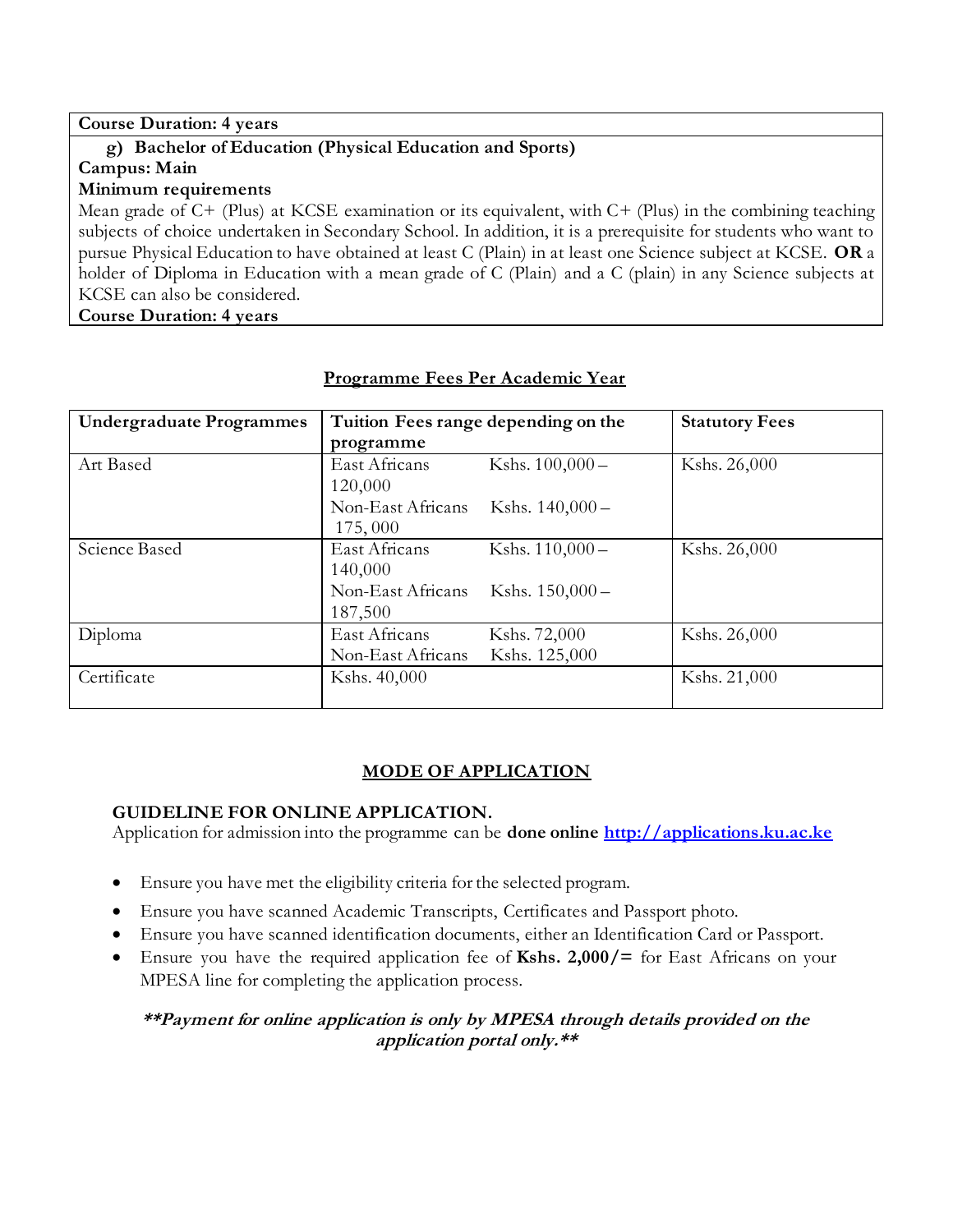Application forms can be obtained from **Kenyatta University, Admissions Block, Office No. 12** or at the Regional Centers based in **Nairobi, Embu, Mombasa, Kisumu and Garissa** or be downloaded from our website **[www.ku.ac.ke](http://www.ku.ac.ke/)**.

East African applicants shall pay non-refundable processing fee of **Kshs. 2,000/-** through **bank deposit only** into any of the following bank accounts:

| Co-operative Bank of Kenya-   |                          | Account No. 011-2906-246-1400 |  |  |
|-------------------------------|--------------------------|-------------------------------|--|--|
| <b>National Bank of Kenya</b> | $\blacksquare$           | Account No. 010-0305-915-0801 |  |  |
| <b>Equity Bank Limited</b>    | $\blacksquare$           | Account No. 018-0290-518859   |  |  |
| <i>Family Bank</i>            | $\overline{\phantom{0}}$ | Account No. 045-0000-2331     |  |  |

Non-East Africans shall pay non-refundable application processing fee of **USD. 50/=** through **bank deposit only** into the following bank account.

| <b>Bank Name</b> | <b>Account Name</b>                    | <b>Branch</b> | $A/c.$ No. | <b>Swift Code</b>            |
|------------------|----------------------------------------|---------------|------------|------------------------------|
|                  | National Bank of   Kenyatta University | Kenyatta      |            | 02020059150800   NBKEKENXXXX |
| Kenya            | Tuition Account                        | University    |            |                              |

## **\*\*Payment for application forms is only through the bank account details provided above only.\*\***

Duly completed forms should be returned to the **Registrar (Academic)**, **Kenyatta University P.O. Box 43844 – 00100, NAIROBI, Kenya.** Copies of relevant **professional and academic certificates** and **transcripts**, **Two (2) I'x1' passport size photos** and **original application fee receipt**, **MUST** be attached to the application form.

# **NB: 'O' Level Certificate must be attached: Those with Grade C (Plain) at K.C.S.E must have a Diploma and those with C- (Minus) must have a Certificate and a Diploma in relevant areas of study.**

Diploma holders from recognized institutions may apply for Credit waiver in consultation with their respective schools upon admission. Credit waiver application forms are obtainable on request when collecting application form or can be downloaded from Kenyatta University website at **[www.ku.ac.ke](http://www.ku.ac.ke/)**